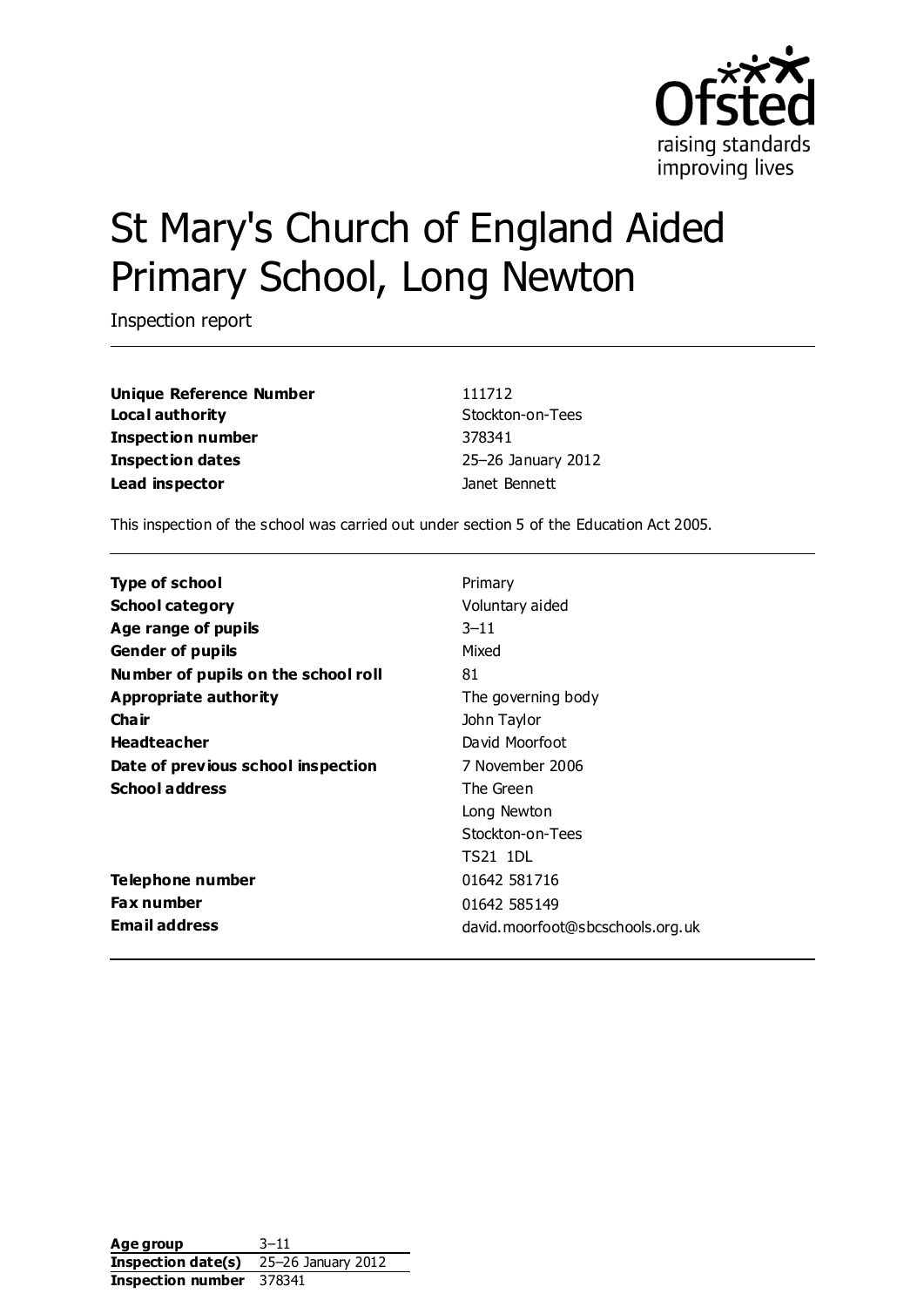

You can use Parent View to give Ofsted your opinion on your child's school. Ofsted will use the information parents and carers provide when deciding which schools to inspect and when.

You can also use Parent View to find out what other parents and carers think about schools in England. You can visit [www.parentview.ofsted.gov.uk,](file:///C:/Users/kculshaw/Users/Janet.Bennett/AppData/Local/Microsoft/Windows/Temporary%20Internet%20Files/Low/Local%20Settings/Temporary%20Internet%20Files/Content.IE5/WT8PADY7/www.parentview.ofsted.gov.uk) or look for the link on the main Ofsted website: [www.ofsted.gov.uk](file:///C:/Users/kculshaw/Users/Janet.Bennett/AppData/Local/Microsoft/Windows/Temporary%20Internet%20Files/Low/Local%20Settings/Temporary%20Internet%20Files/Content.IE5/WT8PADY7/www.ofsted.gov.uk)

The Office for Standards in Education, Children's Services and Skills (Ofsted) regulates and inspects to achieve excellence in the care of children and young people, and in education and skills for learners of all ages. It regulates and inspects childcare and children's social care, and inspects the Children and Family Court Advisory Support Service (Cafcass), schools, colleges, initial teacher training, work-based learning and skills training, adult and community learning, and education and training in prisons and other secure establishments. It assesses council children's services, and inspects services for looked after children, safeguarding and child protection.

Further copies of this report are obtainable from the school. Under the Education Act 2005, the school must provide a copy of this report free of charge to certain categories of people. A charge not exceeding the full cost of reproduction may be made for any other copies supplied.

If you would like a copy of this document in a different format, such as large print or Braille, please telephone 0300 123 4234, or email enquiries@ofsted.gov.uk

You may copy all or parts of this document for non-commercial purposes, as long as you give details of the source and date of publication and do not alter the information in any way.

To receive regular email alerts about new publications, including survey reports and school inspection reports, please visit our website and go to 'Subscribe'.

Piccadilly Gate Store Street Manchester M1 2WD

T: 0300 123 4234 Textphone: 0161 618 8524 [enquiries@ofsted.gov.uk](mailto:enquiries@ofsted.gov.uk) [www.ofsted.gov.uk](http://www.ofsted.gov.uk/)



© Crown copyright 2012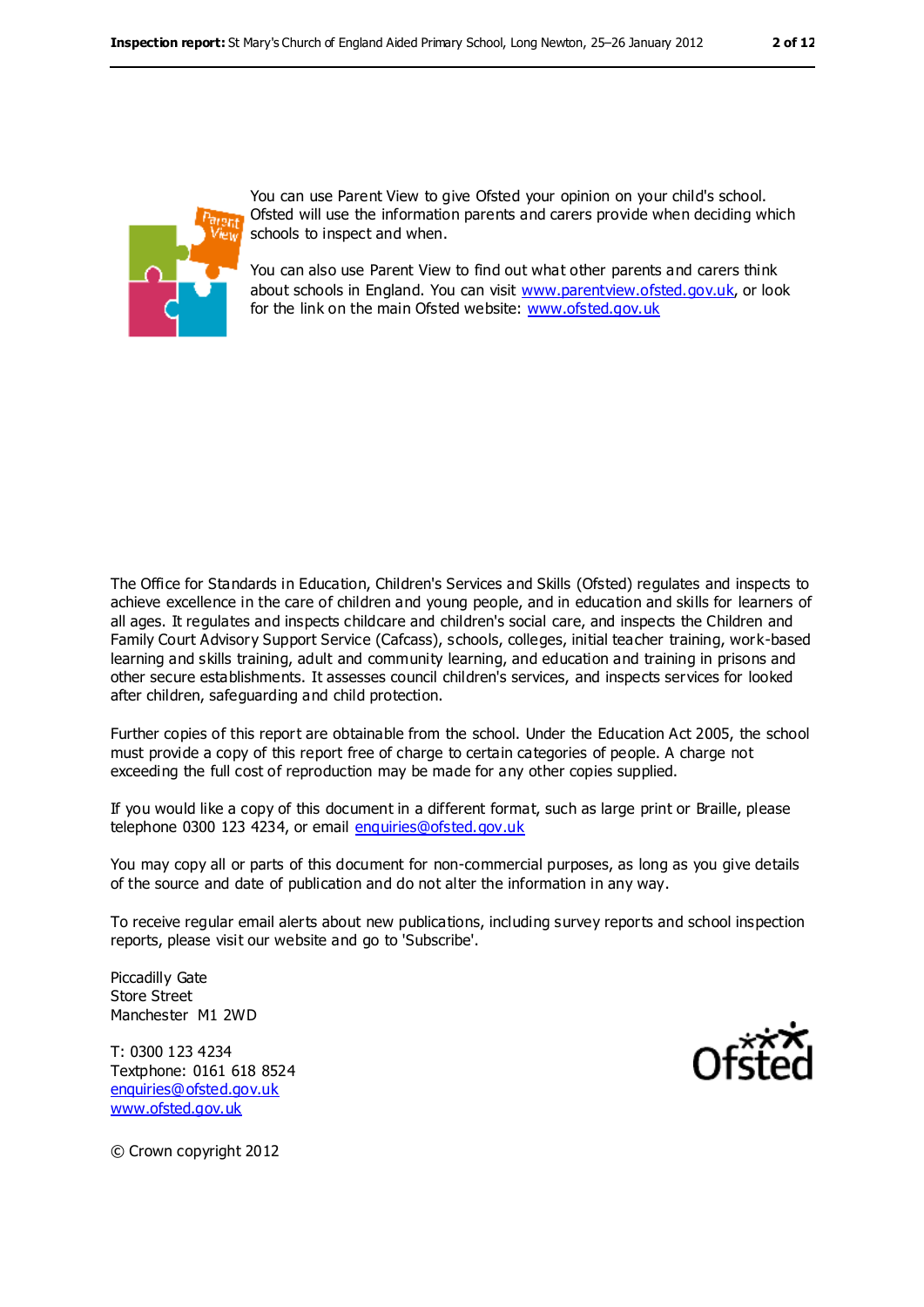# **Introduction**

Inspection team

Janet Bennett **Additional inspector** 

This inspection was carried out with two days' notice. The inspector observed eight lessons or parts of lessons, taught by four teachers. She also observed a range of activities for small groups of pupils and the support provided by additional adults within lessons. She talked to different groups of pupils about their learning and scrutinised the work in pupils' books. In addition, discussions were held with staff and the Chair of the Governing Body. A range of documentation was scrutinised, including records relating to pupils' achievement, monitoring by leaders, behavioural records and safeguarding. Account was also taken of the 55 questionnaires returned by parents and carers, and the 70 received from pupils. The inspector took account of the on-line questionnaire (Parent View) in planning the inspection.

## **Information about the school**

This school is much smaller in size than the average primary school. Almost all pupils are of White British heritage with none learning to speak English as an additional language. A small proportion of pupils are known to be eligible for free school meals. The proportion of disabled pupils and those who have special educational needs, including those requiring a statement of special educational needs, is average. The school meets the current floor standard. Childcare is provided on the school site by a private company.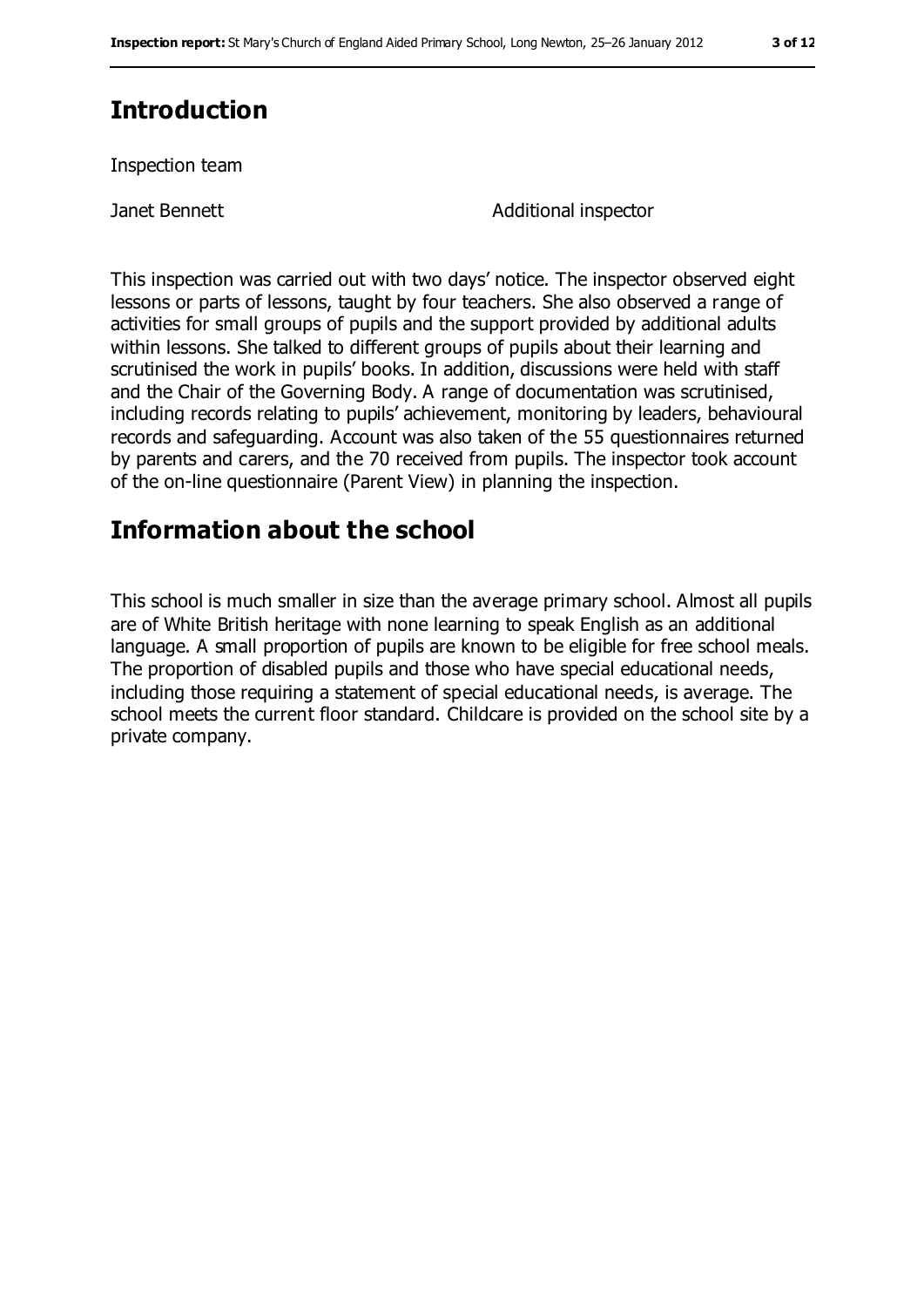**Inspection grades: 1 is outstanding, 2 is good, 3 is satisfactory and 4 is inadequate** Please turn to the glossary for a description of the grades and inspection terms

# **Inspection judgements**

| <b>Overall Effectiveness</b> |  |
|------------------------------|--|
|                              |  |

| <b>Achievement of pupils</b>          |  |
|---------------------------------------|--|
| <b>Quality of teaching</b>            |  |
| <b>Behaviour and safety of pupils</b> |  |
| <b>Leadership and management</b>      |  |

## **Key Findings**

- This is a good school. Staff know pupils well and ensure that every child is fully included in the life of the school. Parents and carers appreciate the school's family ethos which is securely underpinned by strong Christian values. Pupils' spiritual development is promoted exceptionally well through opportunities for reflection, and through the wide range of activities which encourage creativity and imagination.
- Pupils achieve well by Year 6 reaching high standards in English and mathematics. Although progress from pupils' starting points is good, there are variations between classes. Progress in the Early Years Foundation Stage is satisfactory and improving securely. Progress is good overall in Key Stages 1 and 2 and accelerates in Years 5 and 6 where lessons consistently build well on pupils' prior learning.
- The quality of teaching is good. Relationships between staff and pupils are strong, effectively promoting pupils' confidence and involvement in lessons. Where teaching is most effective assessment is used consistently to match work precisely to pupils' learning needs, and marking provides clear guidance to help pupils to improve their work. However, these approaches are not securely embedded in all classes. Individual targets are set for pupils but these are not used as effectively as they could be to ensure pupils always know how to improve.
- The quality of leadership and management of the school is good. School selfevaluation is accurate and action taken is improving progress in the Early Years Foundation Stage and outcomes in reading and writing in Key Stage 1. However, monitoring of lessons is not yet sufficiently rigorous to address variations in teaching. High priority is given to safeguarding pupils therefore pupils feel safe in school and behave well.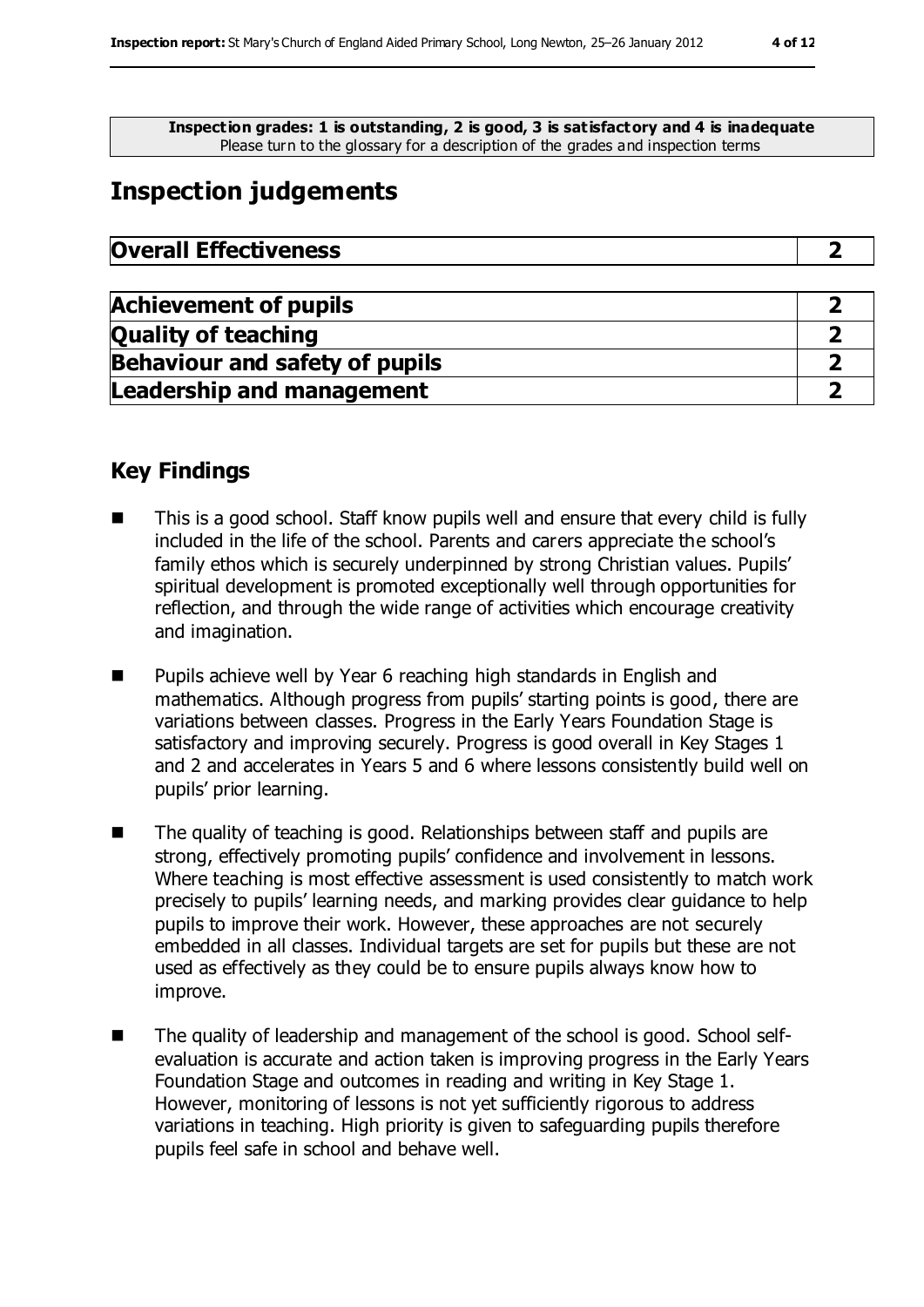## **What does the school need to do to improve further?**

- **E** Ensure consistency in pupils' progress and improve the quality of teaching by:
	- checking that assessment is used consistently to match work to the needs of learners
	- ensuring marking regularly provides precise steps for improvement
	- referring to pupils' individual targets in lessons and checking pupils' understand the progress that they are making towards achieving them
	- monitoring the quality of teaching more rigorously.
- Build further on improvements in learning in the Early Years Foundation Stage by ensuring that:
	- expectations of what children should do are made explicit
	- staff intervene quickly to extend or redirect play when learning slows.

## **Main Report**

#### **Achievement of pupils**

Learning in lessons is good because pupils are interested and motivated learners who are keen to involve themselves actively in lessons. Their progress increases when they are encouraged to articulate their views and many have informed opinions and are thoughtful in response to questions and when working collaboratively with others. They try hard to do their best and respond positively when staff give helpful feedback on ways to improve their work. Pupils' high standards are seen in their work in class, especially in Key Stage 2. This is notable in their reading skills. They are avid and discerning readers who turn to books for pleasure and to answer the questions they pose about the world around them.

Children enter Nursery with skills that are broadly typical for their age and sometimes better, although there are variations from year to year because some cohorts are small. Pupils make good progress from their respective starting points and by the end of Key Stage 2 attain standards in English and mathematics which are much higher than those seen nationally. Recently, action has been taken to improve the teaching of reading, particularly in the Reception class and Key Stage 1. The standards reached in this subject area are average and improving by the end of Year 2, and above average by the end of Year 6.

Although all pupils achieve well by the end of Key Stage 2, progress across the school varies. Achievement is satisfactory and improving securely in the Early Years Foundation Stage with children working at the level expected for their age. In lessons children make satisfactory progress although it is not always clear what children are expected to learn. Pupils' skills are built upon securely in Years 1 and 2 and progress accelerates in Key Stage 2, particularly in Years 5 and 6, where assessment is used successfully to match work precisely to pupils' learning needs.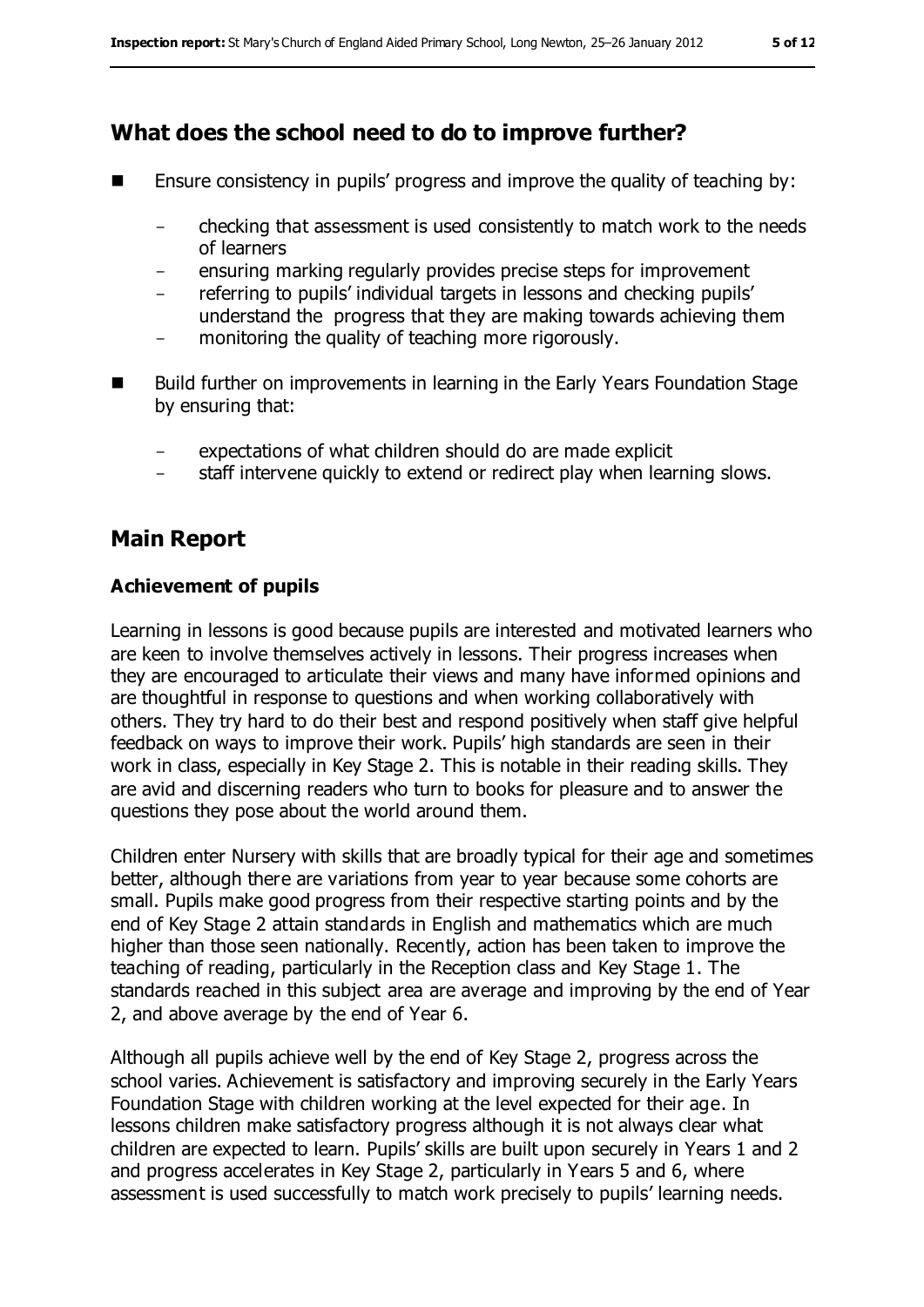Disabled pupils and those with special educational needs make good progress and achieve well. This is because their needs are accurately identified and additional adults are deployed effectively to support individual pupils and focused group work.

Questionnaires returned by parents and carers endorse the inspection findings that their children are making good progress. Pupils appreciate that staff help them to do well. By the time pupils leave the school in Year 6 they are able to apply their reading, writing, communication and mathematical skills confidently in a range of contexts, ensuring that they are very well prepared for their next stage of learning.

#### **Quality of teaching**

Teaching is good overall but there are variations between classes. In the Early Years Foundation Stage teachers now make better use of their observations to plan activities that reflect children's interests. Investment in new resources has enhanced opportunities for children to learn through play both indoors and outside. Although children generally use their time productively, learning slows when staff do not make their expectations of children clear or fail to intervene swiftly to extend play. The teaching of reading is started effectively in the Early Years Foundation Stage and is good throughout the school. Regular teaching of letters and sounds enables pupils to apply them confidently in their reading and early writing.

Teaching is good in Key Stages 1 and 2 and is strongest in upper Key Stage 2 where lessons are sharply focused on pupils' next steps in learning. All staff provide strong role models, showing respect for pupils' views and genuine interest in the ideas they express. A range of strategies is used to involve pupils actively in lessons which ensure that pupils remain interested and motivated to learn. Support staff are informed thoroughly about their role and deployed effectively, making a positive contribution to learning. In the best lessons teachers use assessment well to ensure activities fully extend pupils' learning and marking provides clear guidance to help pupils to improve. This highly successful practice is not fully embedded in all classes. Pupils have individual targets to help them to evaluate and improve their work but these are not consistently referred to in lessons and pupils do not receive sufficient feedback on the progress they are making towards achieving them.

Teachers extend pupils' mathematical and literacy skills by providing ample opportunities to apply them in other subjects. Teachers make explicit links between reading and writing. This helps pupils to draw upon the features of differing text types in order to improve the effectiveness of their own writing. This was evident in a Year 5/6 lesson in which pupils worked together to identify the 'hooks' used by authors of short stories in order to improve the opening paragraph of their own narrative. This engenders an enthusiasm for learning which successfully promotes pupils' spiritual, moral, social and cultural development. Parents and carers who expressed their views by returning questionnaires agree that their children are well taught and this was borne out by evidence seen during the inspection.

#### **Behaviour and safety of pupils**

Pupils say they feel safe in school because they know that the building and outdoor areas are secure and well supervised by staff. Responses from parents and carers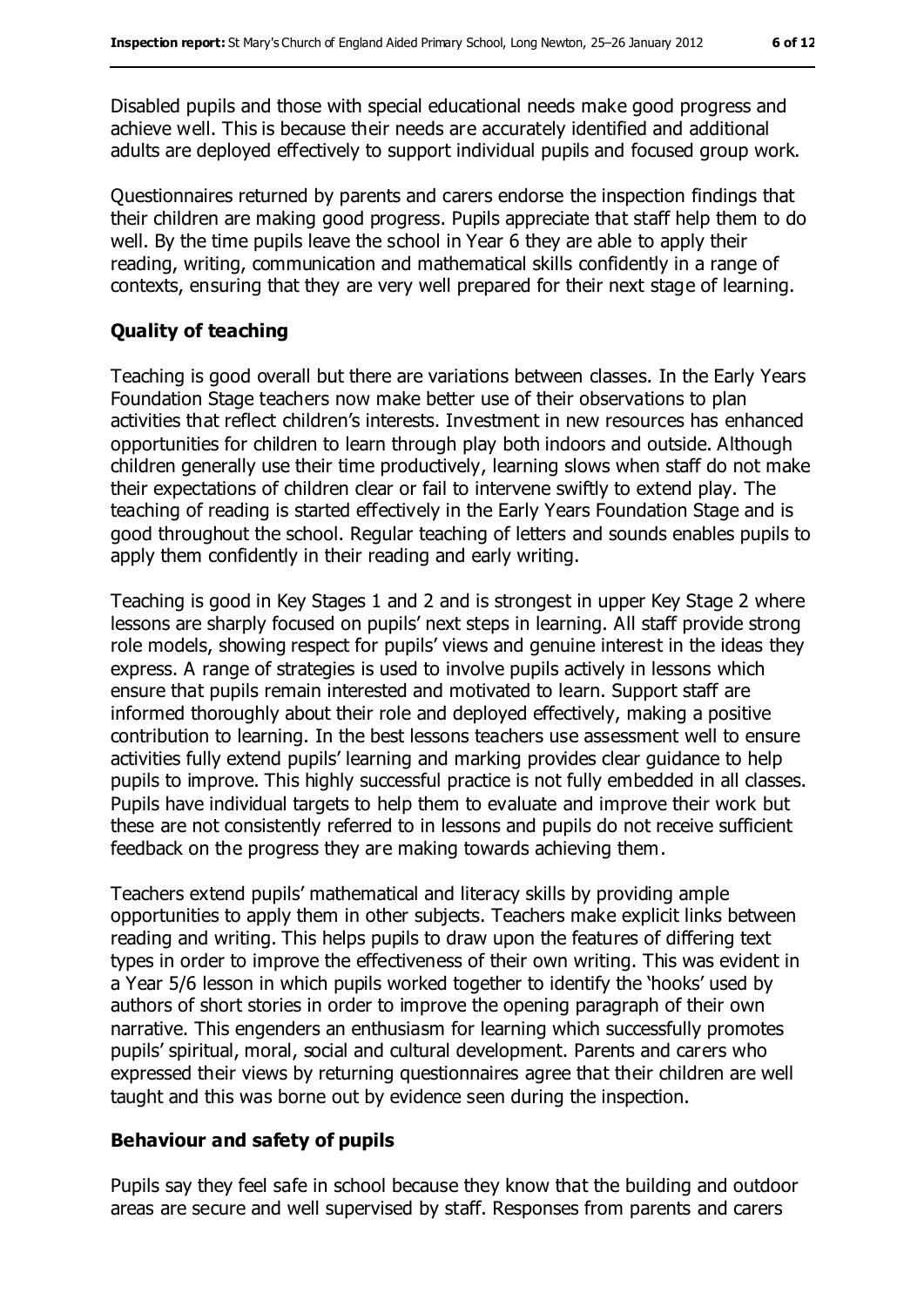indicate their confidence in staff to keep their children safe. Although most parents and carers expressed the belief that behaviour in school is good, a few expressed concern about behaviour in lessons. During the inspection behaviour observed was good. Pupils were polite to staff, visitors and each other, and understood the behaviour expected of them. As a result, the school has a calm and well-ordered atmosphere conducive to learning. In lessons, pupils demonstrate positive attitudes ensuring that lessons flow without disruption. A small number of children occasionally became engaged in informal discussions during time allocated for independent work. If left unchecked this could have reduced the quality of their work and those around them. However, timely prompts from teachers ensured that these pupils were quickly re-focused on the task they had been set. The views of pupils indicate that the behaviour observed during the inspection is typical of that demonstrated over time. Pupils reported that there was no bullying of any type in school and were confident that if any problems arose they would be dealt with swiftly by staff.

A range of activities such as 'neighbourhood watch group' and 'crucial crew', help pupils to identify risk. They understand potentially dangerous situations and the action they need to take. For example, they have a good understanding of road and fire safety and the action needed to protect themselves when involved in community activities such as 'litter-picking'.

#### **Leadership and management**

The headteacher provides effective leadership and is supported by a team who know individual pupils well and who are committed to their well-being. Leaders are involved in the school's self-evaluation which provides them with a good understanding of the school's strengths and areas for improvement. Precise action plans are developed to tackle priorities. Members of the governing body provide good levels of support and challenge to leaders through their regular monitoring of the progress that is being made. Monitoring of teaching is used to provide staff with appropriate advice and training which is improving practice. This has led to improved provision in the Early Years Foundation Stage. Although there are many strengths in teaching in Key Stages 1 and 2, monitoring has been less successful in ensuring that the best practice is fully embedded in all classes. Nevertheless, effective management has ensured that high standards at the end of Key Stage 2 have been maintained. Successful action has been taken to improve the curriculum for children in the Early Years Foundation Stage. The school has good capacity for further improvement.

Leaders and governors effectively promote equality of opportunity and discrimination of any kind is not tolerated. Leaders carefully track the progress of all pupils and swift action is taken if concerns arise. Partnership working with other agencies and well planned support ensure that all pupils receive the help they need. Safeguarding arrangements are secure because staff and governors give high priority to protecting pupils and routine checks of safety are regularly made.

The school provides a good curriculum that meets the needs of most pupils. The wide range of clubs, visits and visitors ensure that pupils have a wealth of experiences which extend their individual gifts and talents. The effective promotion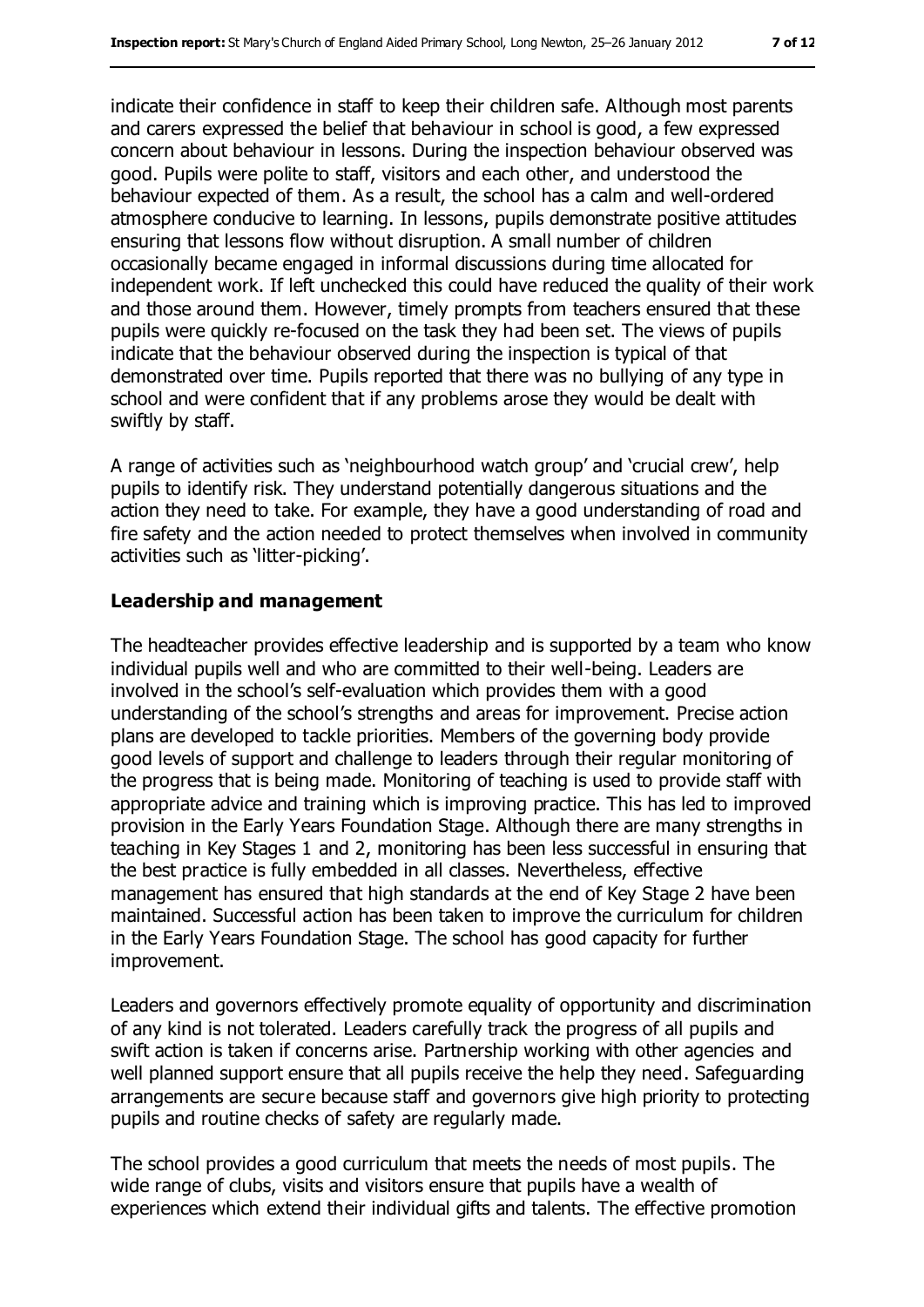of partnerships with the church and local community makes a strong contribution to the promotion of pupils' spiritual, moral, social and cultural development. For example, 'God Zone' provides a regular opportunity for staff, pupils and their families to work together to learn about and reflect upon values, belief and faith.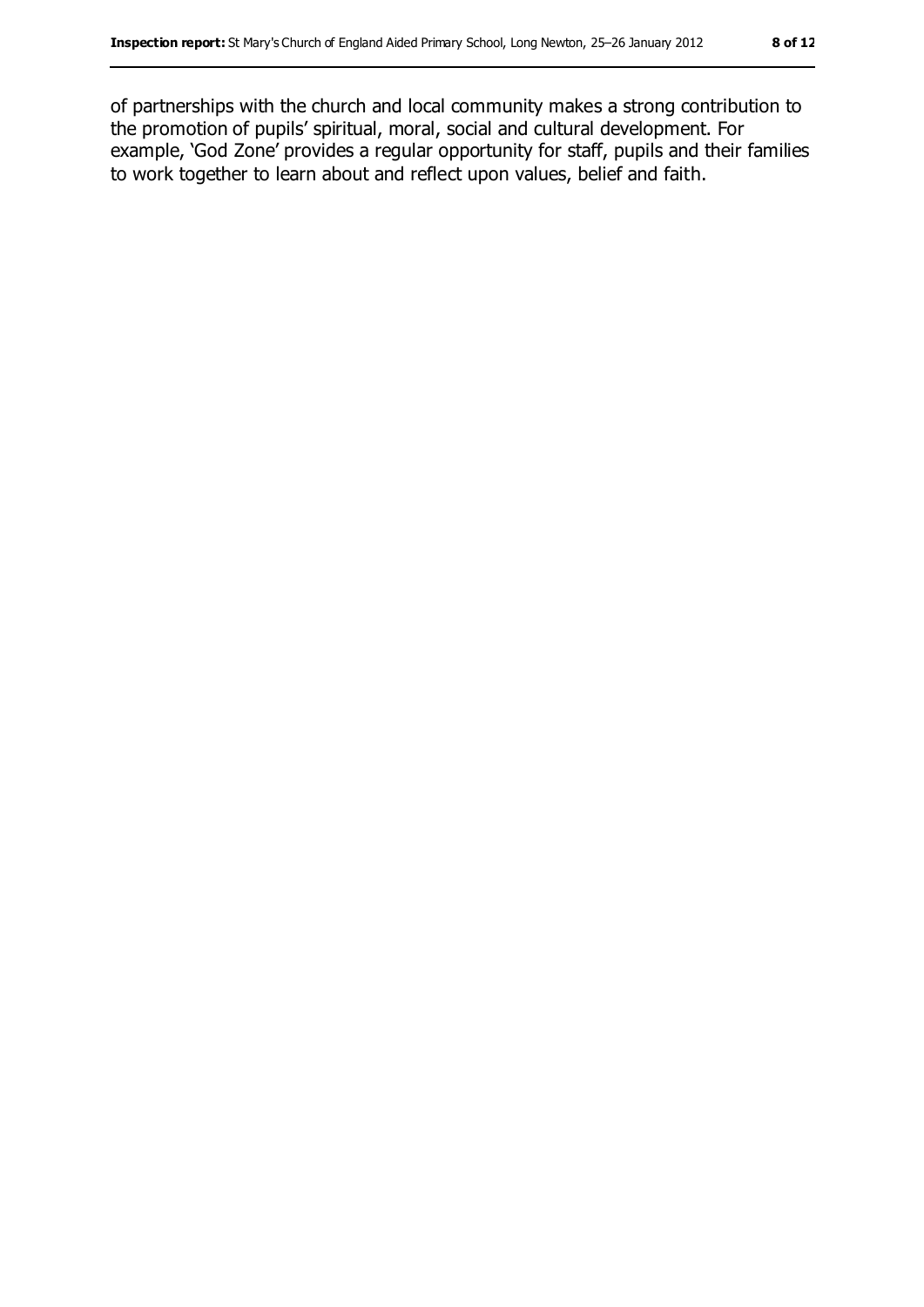# **Glossary**

## **What inspection judgements mean**

| Grade   | <b>Judgement</b> | <b>Description</b>                                                                                                                                                                                                            |
|---------|------------------|-------------------------------------------------------------------------------------------------------------------------------------------------------------------------------------------------------------------------------|
| Grade 1 | Outstanding      | These features are highly effective. An outstanding school<br>provides exceptionally well for all its pupils' needs.                                                                                                          |
| Grade 2 | Good             | These are very positive features of a school. A school that is<br>good is serving its pupils well.                                                                                                                            |
| Grade 3 | Satisfactory     | These features are of reasonable quality. A satisfactory school<br>is providing adequately for its pupils.                                                                                                                    |
| Grade 4 | Inadequate       | These features are not of an acceptable standard. An<br>inadequate school needs to make significant improvement in<br>order to meet the needs of its pupils. Ofsted inspectors will<br>make further visits until it improves. |

### **Overall effectiveness of schools**

|                       | Overall effectiveness judgement (percentage of schools) |      |                     |                   |
|-----------------------|---------------------------------------------------------|------|---------------------|-------------------|
| <b>Type of school</b> | <b>Outstanding</b>                                      | Good | <b>Satisfactory</b> | <b>Inadequate</b> |
| Nursery schools       | 46                                                      | 46   |                     |                   |
| Primary schools       | 8                                                       | 47   | 40                  |                   |
| Secondary schools     | 14                                                      | 38   | 40                  |                   |
| Special schools       | 28                                                      | 48   | 20                  |                   |
| Pupil referral units  | 15                                                      | 50   | 29                  |                   |
| All schools           |                                                         | 46   | 38                  |                   |

New school inspection arrangements have been introduced from 1 January 2012. This means that inspectors make judgements that were not made previously.

The data in the table above are for the period 1 September 2010 to 31 August 2011 and represent judgements that were made under the school inspection arrangements that were introduced on 1 September 2009. These data are consistent with the latest published official statistics about maintained school inspection outcomes (see [www.ofsted.gov.uk\)](file:///C:/Users/kculshaw/Users/Janet.Bennett/AppData/Local/Microsoft/Windows/Temporary%20Internet%20Files/Low/Local%20Settings/Temporary%20Internet%20Files/Content.IE5/WT8PADY7/www.ofsted.gov.uk).

The sample of schools inspected during 2010/11 was not representative of all schools nationally, as weaker schools are inspected more frequently than good or outstanding schools.

Primary schools include primary academy converters. Secondary schools include secondary academy converters, sponsor-led academies and city technology colleges. Special schools include special academy converters and non-maintained special schools.

Percentages are rounded and do not always add exactly to 100.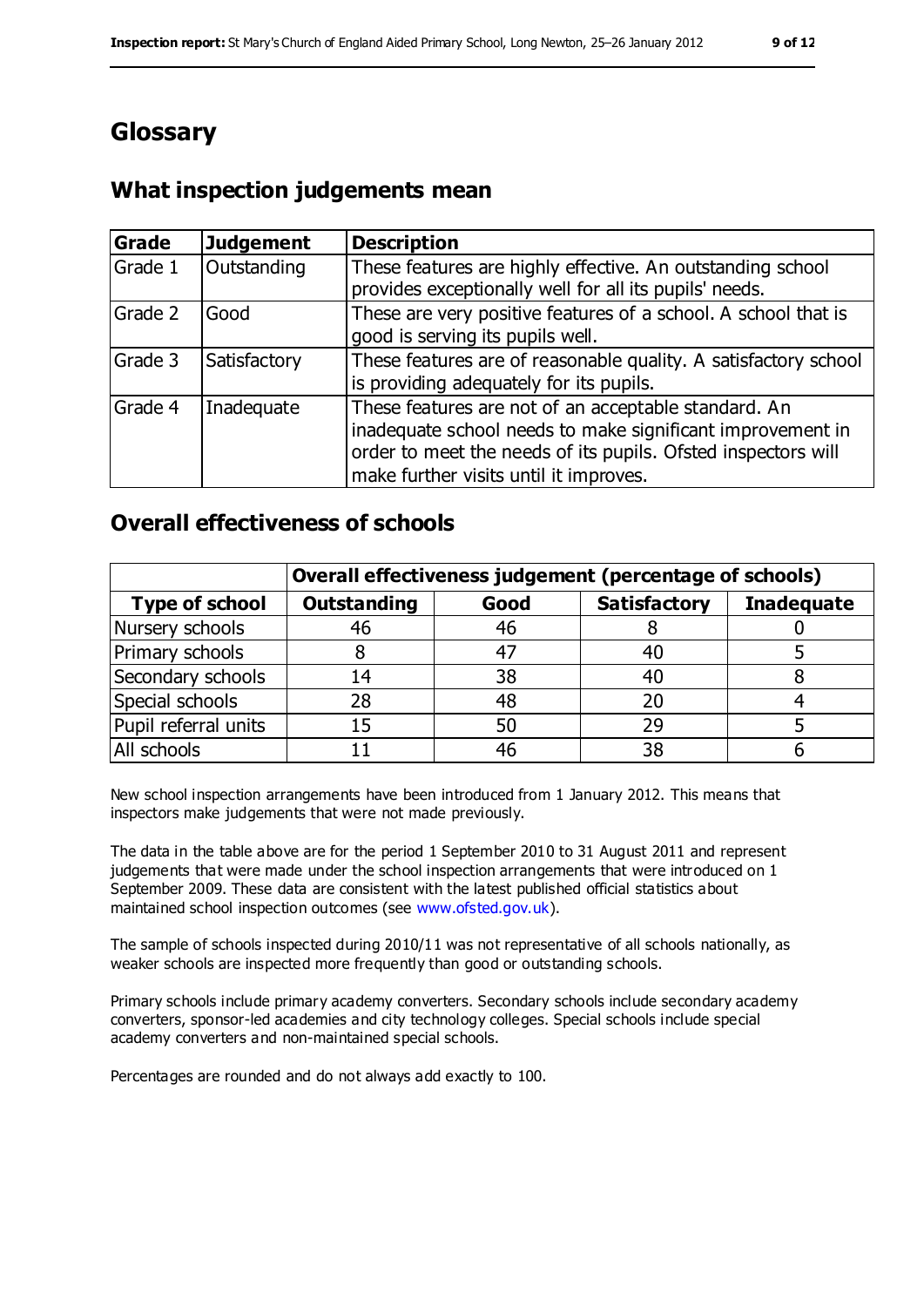# **Common terminology used by inspectors**

| Achievement:                  | the progress and success of a pupil in their learning and<br>development taking account of their attainment.                                                                                                           |
|-------------------------------|------------------------------------------------------------------------------------------------------------------------------------------------------------------------------------------------------------------------|
| Attainment:                   | the standard of the pupils' work shown by test and<br>examination results and in lessons.                                                                                                                              |
| Behaviour                     | how well pupils behave in lessons, with emphasis on their<br>attitude to learning. Pupils' punctuality to lessons and their<br>conduct around the school.                                                              |
| Capacity to improve:          | the proven ability of the school to continue improving based<br>on its self-evaluation and what the school has accomplished<br>so far and on the quality of its systems to maintain<br>improvement.                    |
| Leadership and<br>management: | the contribution of all the staff with responsibilities, not just<br>the governors and headteacher, to identifying priorities,<br>directing and motivating staff and running the school.                               |
| Learning:                     | how well pupils acquire knowledge, develop their<br>understanding, learn and practise skills and are developing<br>their competence as learners.                                                                       |
| Overall effectiveness:        | inspectors form a judgement on a school's overall<br>effectiveness based on the findings from their inspection of<br>the school.                                                                                       |
| Progress:                     | the rate at which pupils are learning in lessons and over<br>longer periods of time. It is often measured by comparing<br>the pupils' attainment at the end of a key stage with their<br>attainment when they started. |
| Safety                        | how safe pupils are in school, including in lessons; and their<br>understanding of risks. Pupils' freedom from bullying and<br>harassment. How well the school promotes safety, for<br>example e-learning.             |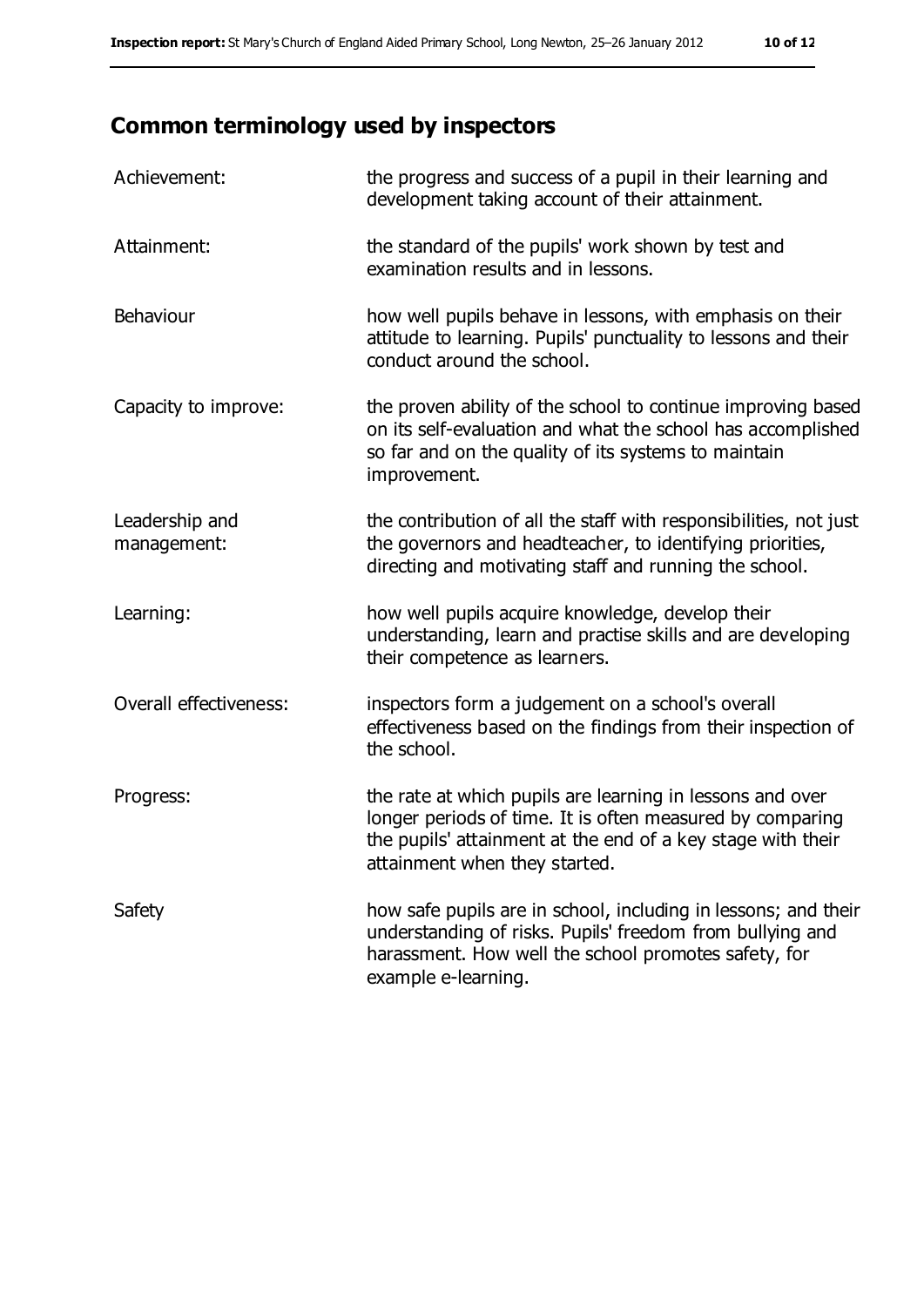**This letter is provided for the school, parents and carers to share with their children. It describes Ofsted's main findings from the inspection of their school.**



27 January 2012

Dear Pupils

#### **Inspection of St Mary's Church of England Aided Primary School, Long Newton, Stockton-on-Tees TS21 1DL**

Thank you for being so friendly and helpful when I inspected your school. I enjoyed the time I spent with you. I was impressed by how well you all get along together and how hard you try to do the best work you can. You talked to me about the many activities staff plan for you which showed me how imaginative and creative you are. I was also impressed by how carefully you think about your own values and beliefs and the strong connection that you have with the local church.

You attend a good school and I was impressed by the high standards reached by the oldest pupils in school. You make good progress because your teachers plan interesting things for you to do and in some classes lessons help you to learn new things quickly. Some of your teachers give you very clear advice that helps you to improve your work but these things are not happening consistently in all classes. The youngest children in school enjoy opportunities to play indoors and outside but they do not learn as well as they could in some activities because they are not clear about what they are expected to do.

You talked to me about the targets that the teachers have given to you. I think these could help you to make even better progress if you used them more in lessons and if your teachers told you how well you are making progress towards achieving them. I have asked the headteacher, staff and governing body to do the following things.

- Ensure that the really good things that some teachers do to help your learning are used by everyone.
- $\blacksquare$  Ensure that the youngest children know what is expected of them so that they make even better progress in their learning.

I hope that you continue to work hard and to enjoy your learning. I wish you great things for the future.

Yours sincerely Janet Bennett Lead inspector